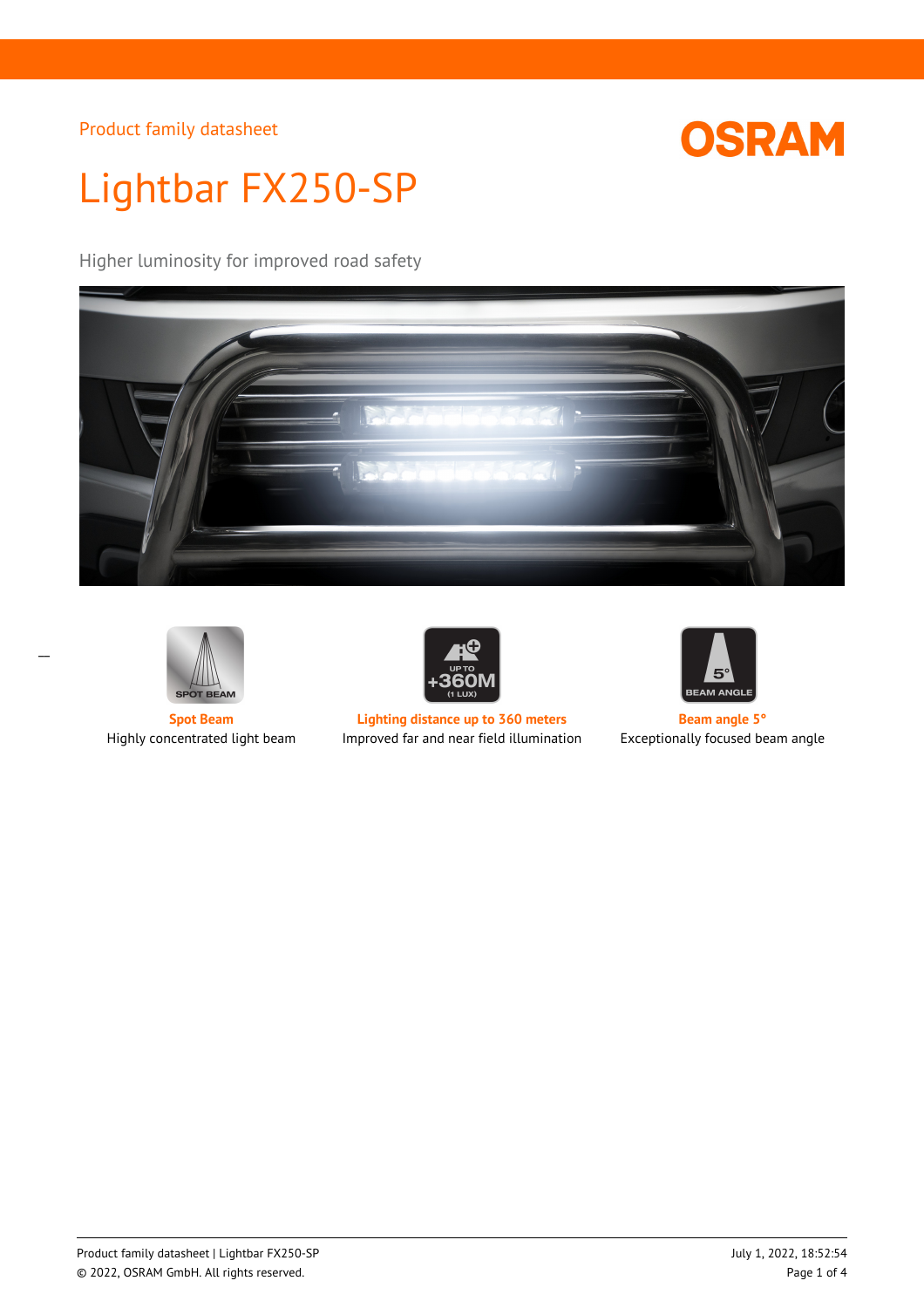

## High-performance LED auxiliary lights are permitted for use and improve visibility on roads

Not only does reliable and brilliant light improve visibility for drivers, above all, it improves safety on the road. The LEDriving Lightbar FX250-SP automotive auxiliary light gives drivers a powerful supplemental high beam that is approved for use on roads.Even in difficult visibility conditions, the LED auxiliary light provides better perception of oncoming traffic with ten high-performance LEDs and 2700 lumen. Along with improving one's own safety, it improves road safety overall.The intelligent reflector design of the LED high beam offers extreme efficiency with even light distribution. The highly concentrated light greatly improves far field illumination. The light beam from the LED automotive headlight reaches up to 360 meters.Durability & wide range of applicationsDaily use demands quite a bit from a vehicle. The stress doesn't stop at the LED auxiliary light. This is why it is equipped with an extremely robust polycarbonate lens that can withstand even harsh conditions for longer periods. But high-quality materials aren't the only factor contributing to its durability: The integrated driver and thermal management system also plays a role in the long lifetime of the LED high beam light.Over and under voltage protection ensure that the circuit is automatically shut off when power exceeds the predetermined current for a specified amount of time. This temporarily prevents overheating and extends the lifetime of the LED auxiliary light.More light is important, and not only on roads: Powerful lighting is important off-road, on unlit dirt or forest roads and in agriculture.This is why the LEDriving Lightbar FX250-SP LED auxiliary light can be easily installed on 4x4 and utility vehicles, and industrial and construction vehicles.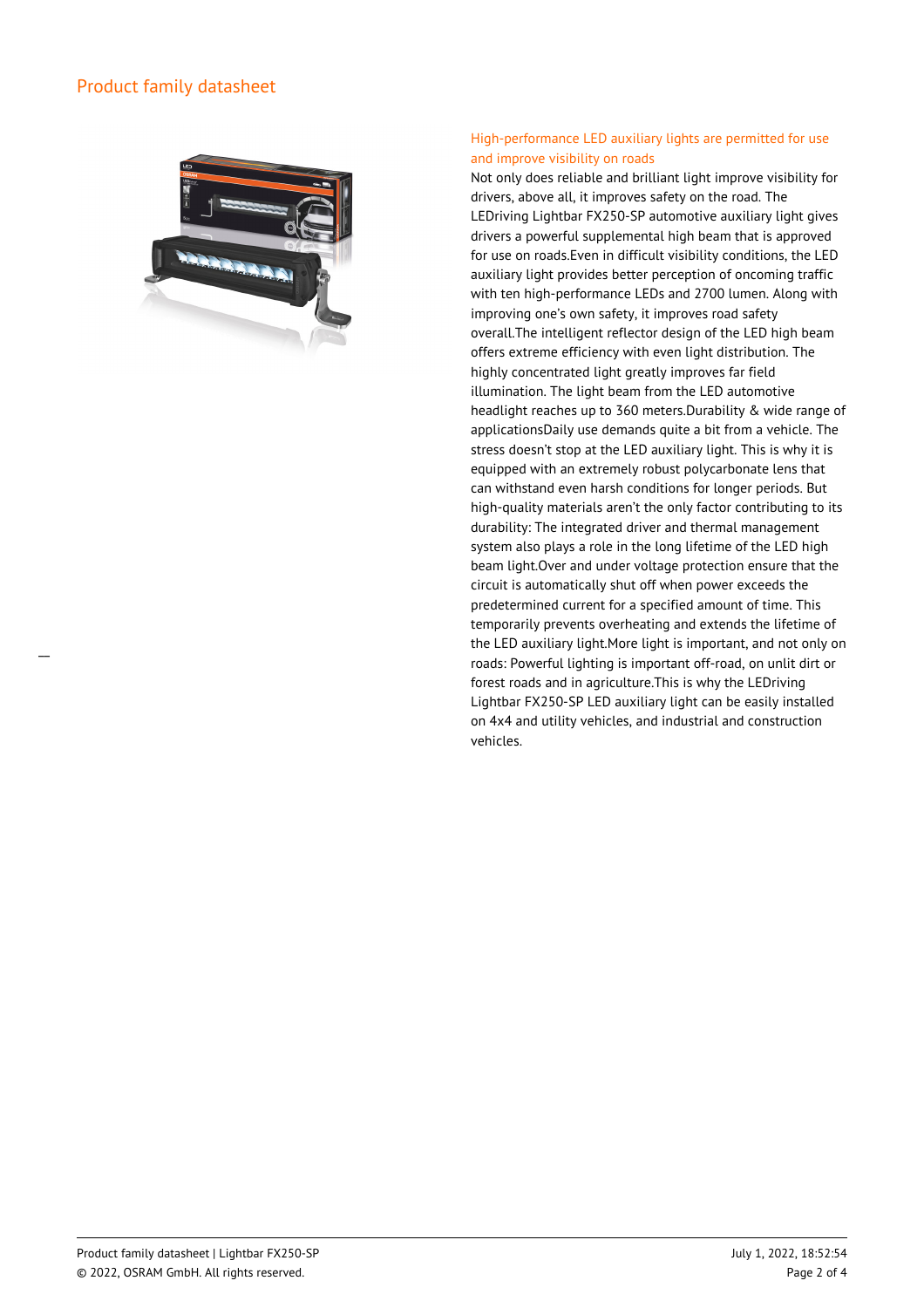## Technical data

\_\_

|                            | <b>Product information</b> |                                                                  |                                                                                                              | <b>Electrical data</b>    |                                             |                        | <b>Photomet</b><br>rical data        |
|----------------------------|----------------------------|------------------------------------------------------------------|--------------------------------------------------------------------------------------------------------------|---------------------------|---------------------------------------------|------------------------|--------------------------------------|
| <b>Product description</b> | Order<br>reference         | <b>Application (Category</b><br>and Product specific)            |                                                                                                              | <b>Nominal</b><br>voltage | <b>Nominal</b><br>wattage                   | <b>Test</b><br>voltage | Luminous<br>flux                     |
| Lightbar FX250-SP          | LEDDL103-<br>SP            | 12/24 V<br>Additional high beam<br>30 W<br>13.5 V<br>application |                                                                                                              |                           | 2700 lm                                     |                        |                                      |
|                            | Lifespan                   | <b>Capabilities</b>                                              |                                                                                                              | Certificates & standards  |                                             |                        |                                      |
| <b>Product description</b> | Lifespan<br>Тc             | <b>Technology</b>                                                | <b>Standards</b>                                                                                             |                           | Approval marks -<br>approval                |                        | Type of<br>protection                |
| Lightbar FX250-SP          | 5000 h                     | LED                                                              | ECE R10, R112                                                                                                |                           | E4 approval                                 |                        | <b>IP67</b>                          |
|                            | Logistical data            |                                                                  | <b>Environmental information</b><br>Information according Art. 33 of EU Regulation (EC) 1907/2006<br>(REACh) |                           |                                             |                        |                                      |
| <b>Product description</b> | <b>Commodity code</b>      |                                                                  | <b>Date of Declaration</b>                                                                                   |                           | <b>Primary Article</b><br><b>Identifier</b> |                        | <b>Candidate List</b><br>Substance 1 |
| Lightbar FX250-SP          | 851220009000               |                                                                  | 08-06-2022                                                                                                   |                           | 4052899595330                               |                        | Lead                                 |

| <b>Product description</b> | <b>CAS No. of substance</b><br>1 | <b>Safe Use Instruction</b>                                                                                       | Declaration No. in<br><b>SCIP database</b> |
|----------------------------|----------------------------------|-------------------------------------------------------------------------------------------------------------------|--------------------------------------------|
| Lightbar FX250-SP          | 7439-92-1                        | The identification of<br>the Candidate List<br>substance is<br>sufficient to allow<br>safe use of the<br>article. | 1e68ab0c-fc67-4595-<br>92b2-f7f1f760842a   |